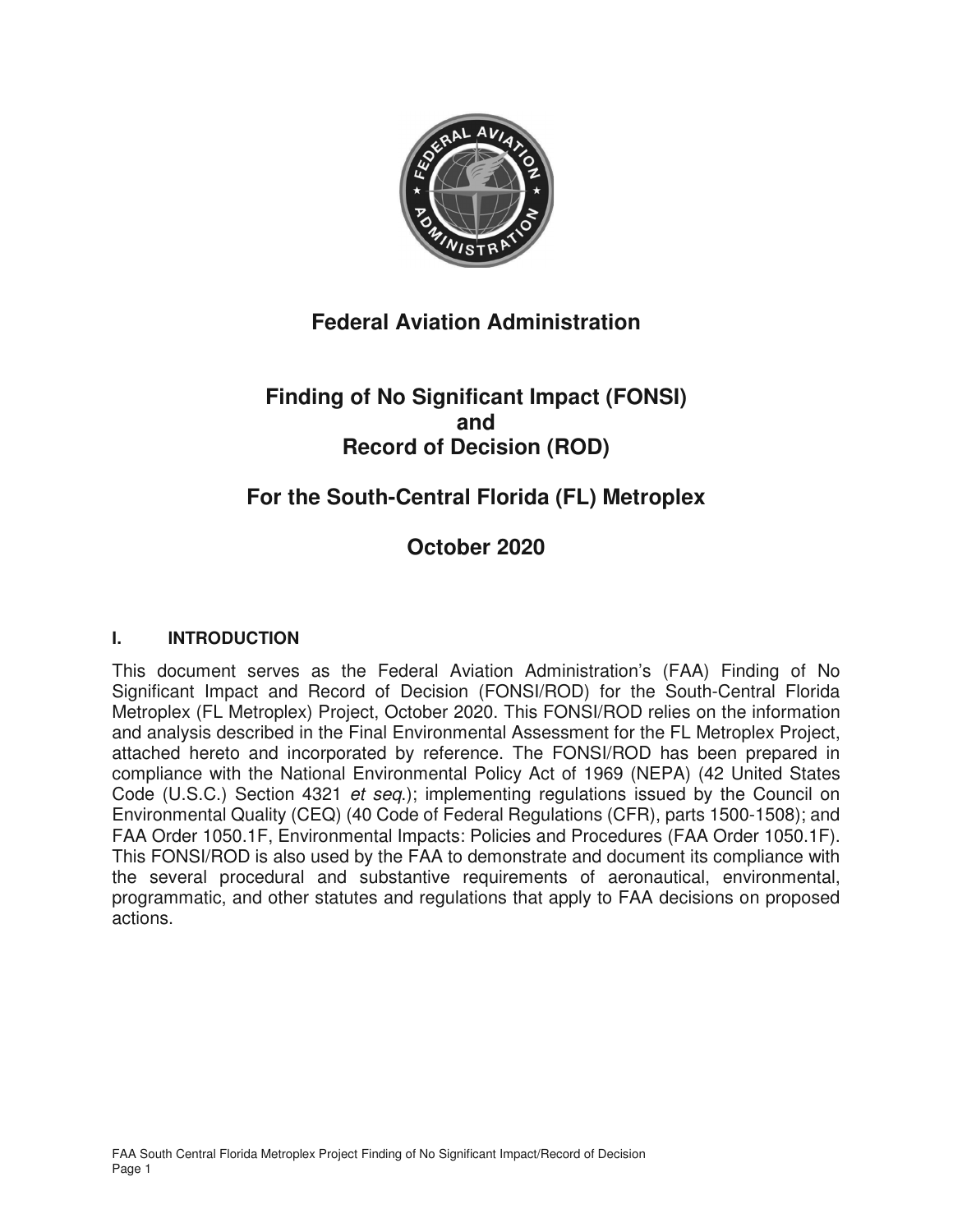Furthermore, this FONSI/ROD

- documents the FAA's finding that the FL Metroplex Project will not "significantly affect the human environment," 42 U.S.C. § 4332(C), and explains the basis for that finding; and
- approves certain Federal actions associated with the implementation of the Project. Implementation of the Project will not result in airport-related development, land acquisition, construction, or other ground disturbance activities.

In approving the FL Metroplex Project, the FAA has considered 49 U.S.C. § 40101(d)(4), which gives the FAA various responsibilities and holds it accountable for controlling the use of navigable airspace and regulating civil and military operations in that airspace in the interest of safety and efficiency. Additionally, consideration has been given to 49 U.S.C. §§ 40103(b)(1) and 40103(b)(2), which authorize and direct the FAA Administrator to develop plans and policy for the use of the navigable airspace; assign by regulation or order the use of the airspace necessary to ensure the safety of aircraft and the efficient use of airspace; and prescribe air-traffic rules and regulations governing the flight of aircraft for the navigation, protection, and identification of aircraft and the protection of persons and property on the ground. These regulations also provide for the efficient utilization of the navigable airspace, including rules as to safe altitudes of flight and rules for the prevention of collisions between aircraft, between aircraft and land or water vehicles, and between aircraft and airborne objects.

Furthermore, the FAA has given careful consideration to the aviation safety and operational objectives of the FL Metroplex Project in light of the various aeronautical factors and judgments presented, the need to enhance efficiency of the national air transportation system, and the potential environmental impacts of the FL Metroplex Project.

## **II. BACKGROUND**

The FAA is in the process of implementing the Next Generation Air Transportation System (NextGen), the FAA's plan to modernize the National Airspace System (NAS) through 2025. NextGen is a complex program intended to develop and implement new technologies, while integrating existing technologies and adapting the air traffic management system to a new way of operating. NextGen represents an evolution from an air traffic control system that is primarily ground-based to a system that is satellite-based, thus enabling greater efficiency. To achieve NextGen goals, the FAA is implementing new Area Navigation (RNAV) and Required Navigation Performance (RNP) air traffic routes and instrument procedures (RNAV Standard Instrument Departures [SIDs], Standard Terminal Arrivals [STARs], T-routes, and Standard Instrument Approach Procedures [SIAPs]) around the country that use emerging technologies and aircraft navigation capabilities. The implementation of RNAV and RNP procedures enables the use of other Performance Based Navigation (PBN) technology in the NAS and facilitates more efficient procedures such as an Optimized Profile Descent (OPD).

The Metroplex Initiative is considered a mid-term implementation step in the overall process of transitioning to the NextGen system. The FAA intends to design and implement RNAV procedures that will take advantage of the technology readily available in the majority of aircraft as part of the Metroplex initiative. A "Metroplex" is a geographic area that includes several commercial and general aviation airports in close proximity serving a large metropolitan area. The Metroplex initiative specifically addresses airspace congestion, airports in close geographical proximity, and other limiting factors that reduce efficiency in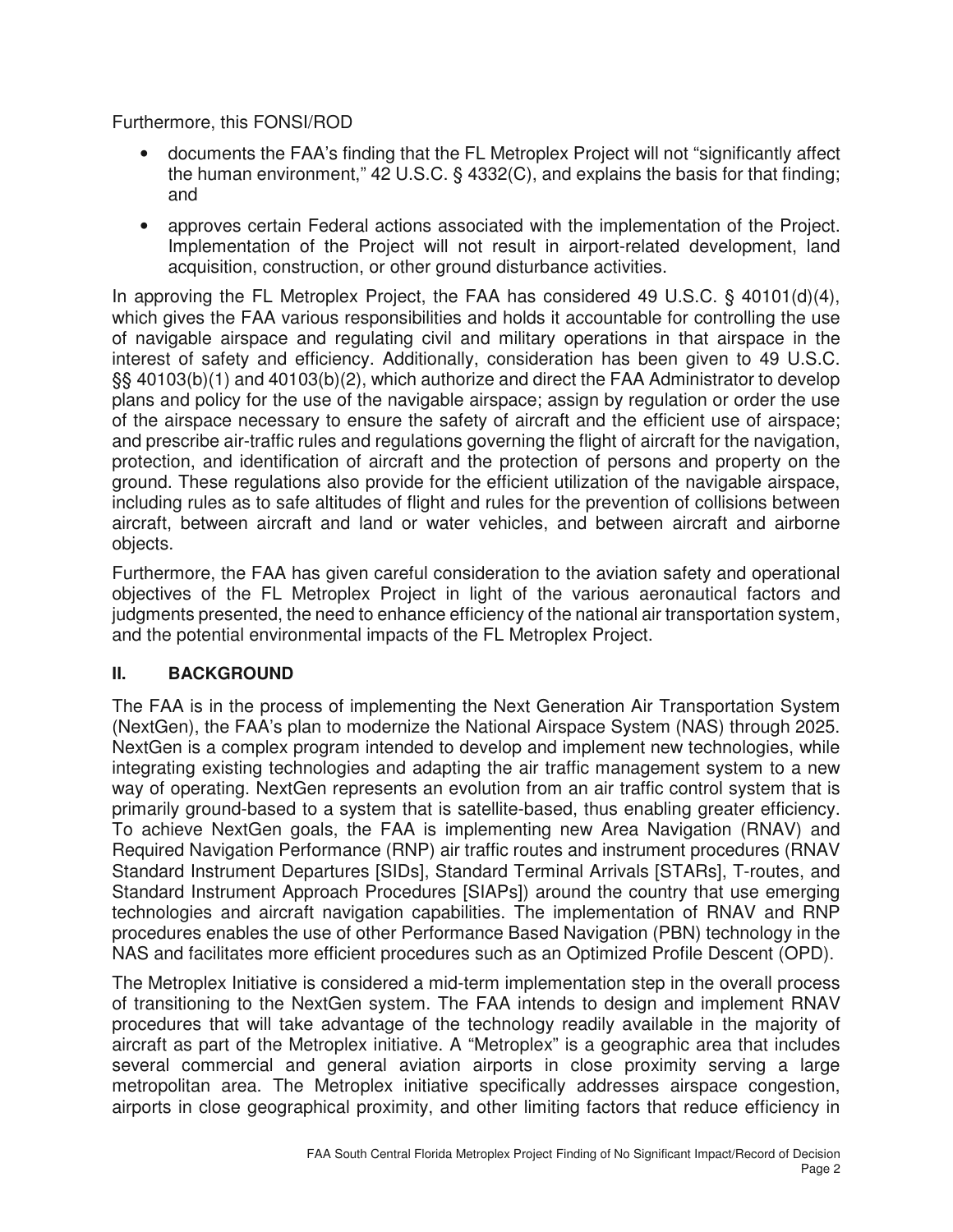busy Metroplex airspace. The Metroplex initiative improves the operational efficiency of the airspace by expanding the implementation of RNAV-based standard instrument procedures and connecting the routes defined by the standard instrument procedures to high and low altitude RNAV routes. Using RNAV procedures to maximize the efficient use of the limited airspace in congested Metroplex environments will also increase the ability of the FAA to safely manage any future increases in operations in that environment.

The FL Metroplex Project is intended to address specific issues related to the efficient flow of traffic in and out of the FL Metroplex.

## **III. PROPOSED ACTION**

The Proposed Action evaluated in the Final EA would implement optimized RNAV SID and STAR Air Traffic Control (ATC) flight procedures and RNP approaches, where feasible, in the FL Metroplex. In addition, the Proposed Action includes conventional STARs, conventional SIDs, ILS approaches, RNAV approaches, and T-routes. The Proposed Action would improve the predictability and segregation of routes, as well as increase flexibility in providing air traffic services. For a more detailed summary of the Proposed Action, see Section VI below and Chapter 3 of the Final EA.

The Proposed Action is a combined package of interrelated ATC flight procedures. These proposed ATC procedures were considered and evaluated in combination with one another to determine whether they would meet the project's Purpose and Need. The FAA considered multiple versions of preliminary designs before developing final designs of the proposed procedures. Several versions of preliminary designs were eliminated from further consideration because they failed to meet the project's Purpose and Need.

Implementation of the Proposed Action is not expected to increase the number of aircraft operations at the Study Airports. Furthermore, the Proposed Action does not involve physical construction of any facilities such as additional runways or taxiways, and does not require permitting or other approvals or actions on a state or local level. Therefore, the implementation of the proposed changes to ATC procedures in the FL Metroplex would not require any physical alterations to environmental resources identified in FAA Order 1050.1F.

## **IV. PURPOSE AND NEED FOR THE PROPOSED ACTION**

The FL Metroplex Project began with a Study Team phase, which analyzed the operational challenges in the Study Area and explored opportunities to optimize air traffic procedures therein. Although RNAV-based SIDs and STARs have been in effect in the FL Metroplex for the last two decades, the Study Team concluded that these procedures could be improved to increase efficient use of the airspace. The Study Team issued its final report in September 2012, and the Study Team's materials identified three key causes of inefficiencies in the FL Metroplex airspace:

- Lack of predictable standard routes defined by procedures to/from airport runways to/from en route airspace
- Complex converging and dependent route procedure interactions
- Lack of flexibility in the efficient transfer of traffic between the en route and terminal area airspace

These three factors demonstrate the need for the Proposed Action.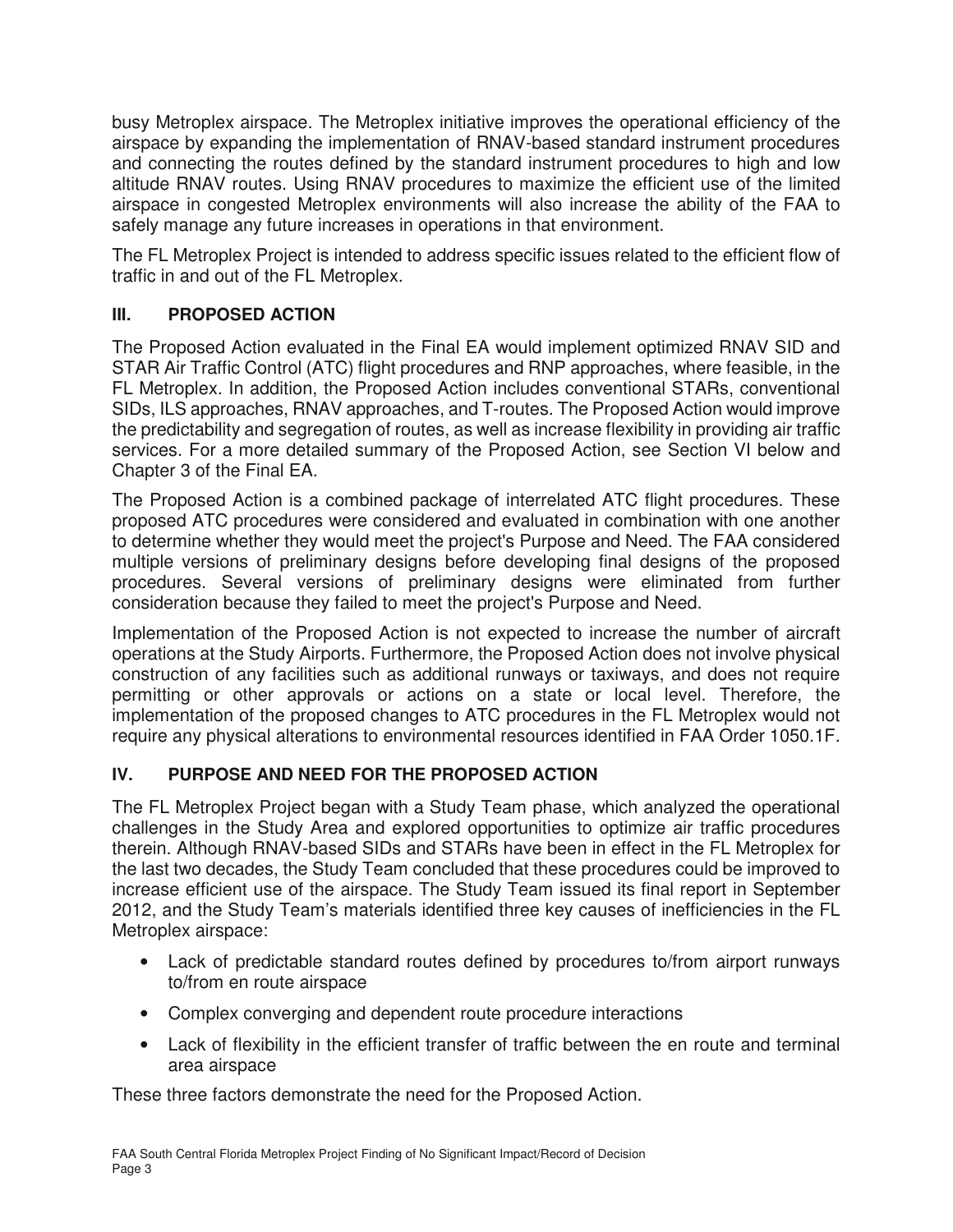The purpose of the Proposed Action is to take advantage of the benefits of PBN by optimizing RNAV procedures that will help improve the efficiency of the airspace in the FL Metroplex. The Proposed Action would address the three key factors causing the inefficiencies in the airspace and improve the efficiency of air traffic operations through improved flexibility in transitioning aircraft, enhanced segregation between aircraft, and improving the predictability of air traffic flow. Optimizing RNAV procedures will also comply with direction issued by Congress in the Modernization and Reform Act of 2012, P.L. 112-95 § 213 (Feb. 14, 2012).

## **V. FAA AGENCY ACTIONS AND APPROVALS**

Implementing the Proposed Action requires the FAA to publish new or revised STARs, SIDs, T-Routes, final approach procedures, and transitions, and to undertake controller training.

## **VI. ALTERNATIVES**

The following provides a summary of the alternatives development process and alternatives considered. Further details are available in Chapter 3 of the Final EA.

**Identification and Evaluation of Potential Alternatives** – In May 2012, the FL Metroplex Study Team began work to define operational problems in the FL Metroplex and to identify potential solutions. The Study Team included experts on the Air Traffic Control (ATC) system for the FL Metroplex. The work completed was intended to provide a guide for later design efforts by the Design and Implementation (D&I) Team. The Study Team held several meetings with local air-traffic control facilities, airspace users (e.g., pilots), and aviationindustry representatives to learn more about the challenges of operating in the FL Metroplex. These meetings helped identify operational challenges associated with existing procedures and potential solutions that would increase efficiency in the FL Metroplex airspace. Initially, the Study Team identified 69 potential issues related to existing procedures in the FL Metroplex. Ultimately, 65 issues were addressed via recommended conceptual solutions that were carried forward to the Design Phase. Four of the 69 identified issues were not addressed by the Study Team because of geographic study area constraints or because the issue ultimately fell outside the scope of the Metroplex process. For the remaining issues, the Study Team identified several PBN solutions that resulted in increased efficiency in the FL Metroplex. The solutions proposed were conceptual in nature and did not include a detailed technical assessment, which was reserved for the D&I Team to conduct.

The D&I Team began work on the procedure designs in October, 2014. First, the Study Team proposals were prioritized based on complexity, interdependencies with other procedures, and degree of potential benefit to the Metroplex. Second, the D&I Team divided into workgroups to further develop and refine the Study Team proposals into preliminary designs. Finally, the preliminary designs were brought to the whole D&I Team for review and modification, if necessary. In developing the proposed procedures, the D&I Team was responsible for following regulatory and technical guidance, as well as meeting criteria and standards in four general categories: RNAV design criteria, Air Traffic Control regulatory requirements, operational criteria, and safety factors.

To ensure that procedures included in the Proposed Action were viable, the D&I team undertook validation exercises that further refined the procedures. The D&I Team relied on stakeholder input, design solution tools (e.g., design and testing software), and the criteria described above to meet several final design milestones. For each individual Study Team concept, the D&I Team went through an iterative design process, considering alternative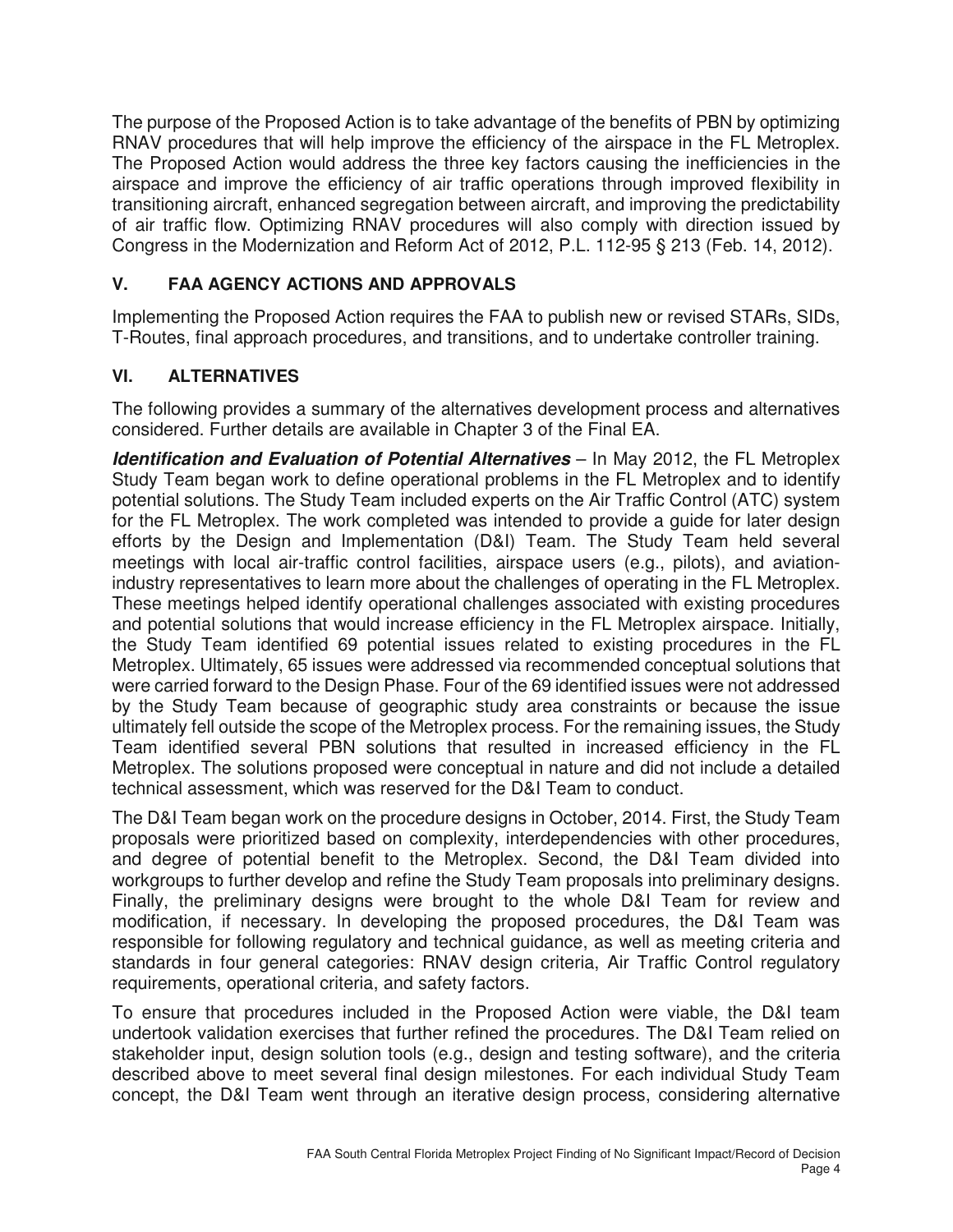lateral and vertical flight paths, various speed and altitude restrictions, alternative leg types, different de-confliction options, and various charting considerations. The D&I Team considered the efficiency gains associated with each proposal, the potential impact to controller task complexity, and the implementation challenges, among other considerations. The combined final procedure designs have been brought forward in the Final EA as the Proposed Action alternative.

The Proposed Action includes the Proposed Final Designs for all procedures the D&I Team developed, plus existing procedures that would continue to be used. This alternative will increase efficiency in the FL Metroplex airspace by improving flexibility in transitioning aircraft, segregating arrivals and departures, and improving the predictability of air traffic flows.

The Proposed Action includes 106 SIDs and STARs with 11 T-routes:

- 2 new conventional SIDs
- 11 new conventional STARs
- 37 new RNAV SIDs
- 33 new RNAV STARs
- 12 existing conventional SIDs
- 7 existing conventional STARs
- 4 existing RNAV SIDs
- 11 new RNAV T-Routes

The Proposed Action maintains 19 existing conventional procedures. In order to accommodate non-RNAV aircraft operations, the D&I Team proposed two new conventional SIDs and 11 new conventional STARs. The Proposed Action presents 67 new procedures, 17 procedures changed from the No Action alternative to the Proposed Action, and 22 procedures staying the same from the No Action alternative (described following) to the Proposed Action.

In addition to SIDs, STARs, and T-routes; the FL Metroplex incorporates 42 new and existing satellite based RNAV or ground based Instrument Landing System (ILS) derived final approach procedures. Additionally, the Proposed Action includes 455 runway transitions and 245 en route transitions.

**Alternatives Analyzed in the Final EA** – In addition to the Proposed Action (described above), the Final EA also analyzed the No Action alternative. Under the No Action alternative, the FAA would maintain 85 existing arrival and departure procedures for the FL Metroplex. The 85 currently published SIDs and STARs in the FL Metroplex serving the FL Metroplex Study Airports that comprise the No Action alternative:

- 22 RNAV STARs
- 30 RNAV SIDs
- 18 conventional (i.e., non-RNAV) STARs
- 15 conventional (i.e., non-RNAV) SIDs

The existing conventional and RNAV arrival and departure procedures would remain as is, subject to minor periodic reviews and revisions in response to changes in the operational environment (i.e., magnetic variation changes, obstruction surveys, and changes in FAA Air Traffic Control regulations). The No Action alternative would not implement the specific procedures designed as part of the FL Metroplex Project.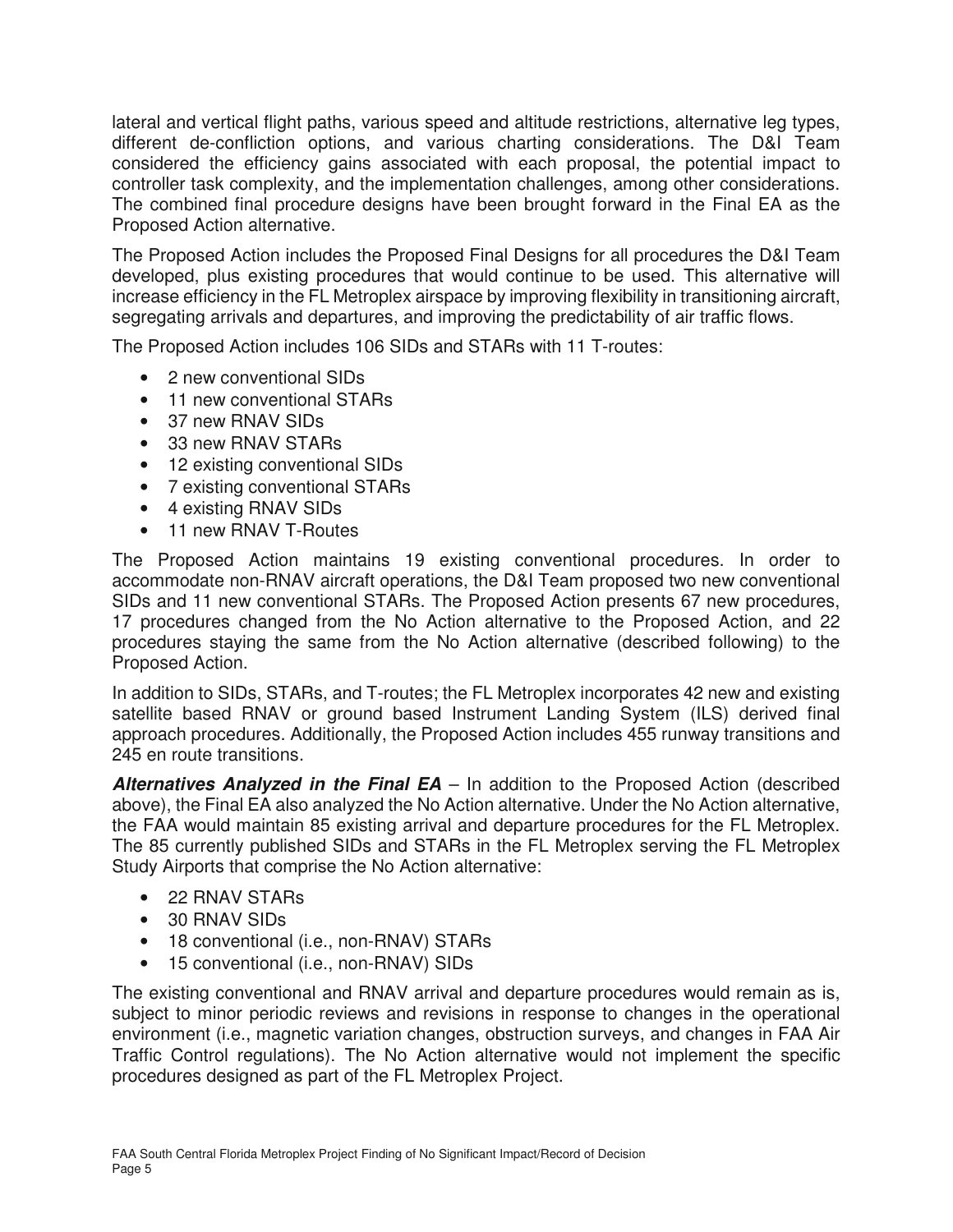The No Action alternative would not meet the purpose and need for the FL Metroplex Project. It would not improve the efficiency of the airspace nor address any of the three key causal factors for airspace inefficiency. Furthermore, the No Action alternative would not meet the congressional mandate to implement additional RNAV procedures.

## **VII. AFFECTED ENVIRONMENT**

The General Study Area for this Project includes the geographic area in which natural resources and the human environment are potentially affected by the Proposed Action and its reasonable alternative. Paragraph B-1.3 of Appendix B to FAA Order 1050.1F requires consideration of impacts of airspace actions from the surface to 10,000 feet AGL if the study area is larger than the immediate area around an airport or involves more than one airport, as this one is. Furthermore, policy guidance issued by the FAA Program Director for Air Traffic Airspace Management states that for air traffic project environmental analyses, noise impacts should be evaluated for proposed changes in arrival procedures between 3,000 and 7,000 feet AGL and departure procedures between 3,000 and 10,000 feet AGL for large civil jet aircraft weighing over 75,000 pounds.

In developing the General Study Area, the FAA collected radar data from flight paths in the FL Metroplex. The General Study Area was designed to capture all flight paths identified in the radar data collected for the preparation of the Final EA as well as the designed Proposed Action routes out to the point at which 95 percent of aircraft are at or above 10,000 feet AGL for departures and at or above 7,000 feet AGL for arrivals, accounting for the terrain in and around the FL Metroplex. The lateral extent of the General Study Area was precisely defined to focus on areas of traffic flow.

The resulting General Study Area is depicted on Exhibits 4-1 and 4-2 in the Final EA and includes all or portions of 36 counties in the state of Florida. Detailed information regarding the affected environment with respect to each relevant impact category is presented in Chapter 4 of the Final EA.

The FL Metroplex General Study Area encompasses five major airports:

- Fort Lauderdale/Hollywood International Airport FLL
- Orlando International Airport MCO
- Miami International Airport MIA
- Palm Beach International Airport PBI
- Tampa International Airport TPA

The FL Metroplex General Study Area also includes the following 16 satellite airports:

- Ocean Reef Club Airport 07FA
- Boca Raton Airport BCT
- Fort Lauderdale Executive Airport FXE
- Kissimmee Gateway Airport ISM
- Lakeland Linder Regional LAL
- Leesburg International Airport LEE
- Melbourne International Airport MLB
- Miami-Opa Locka Executive Airport OPF
- Orlando Executive Airport ORL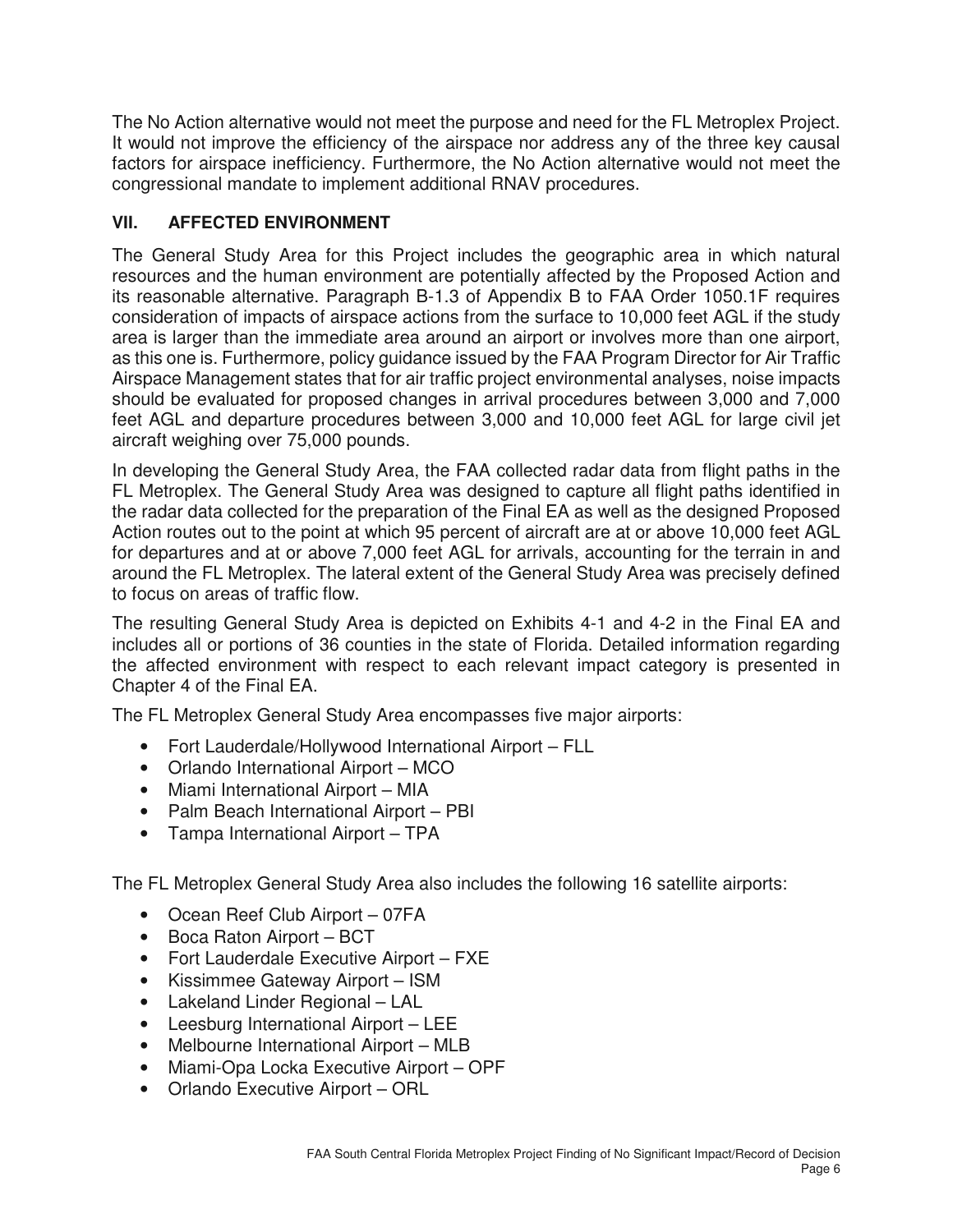- Punta Gorda Airport PGD
- St Pete-Clearwater International Airport PIE
- Orlando Sanford International Airport SFB
- Sarasota/Bradenton International Airport SRQ
- Witham Field Airport SUA
- Miami Executive Airport TMB
- Venice Municipal Airport VNC

The Final EA refers to the five major and 16 satellite airports collectively as the Study Airports.

## **VIII. ENVIRONMENTAL CONSEQUENCES**

The FAA analyzed the potential environmental impacts that could result from implementation of the Proposed Action, as well as the impacts associated with the No Action alternative on all relevant environmental impact categories specified in FAA Order 1050.1F. The FAA evaluated both alternatives for conditions in 2021, the first year of implementation of the optimized air traffic procedures under the Proposed Action, and 2026, five years after expected implementation of the Proposed Action.

The Proposed Action would not involve land acquisition, physical disturbance, or construction activities and, therefore, would not affect certain environmental impact categories. The following environmental resource categories would remain unaffected because either the resource does not exist within the General Study Area or it would not be affected by the activities associated with the Proposed Action. The unaffected resource categories or subcategories include:

- Biological Resources (including fish and plants only)
- Coastal Resources
- Farmlands
- Hazardous Materials, Solid Waste, and Pollution Prevention
- Historical, Architectural, Archeological, and Cultural Resources –Archeological and Architectural sub-category only
- Land Use
- Natural Resources and Energy Supply Natural resources sub-category only (aircraft Fuel only)
- Socioeconomic Impacts, Environmental Justice, and Children's Environmental Health and Safety Risks (Socioeconomic Impacts sub-category; Children's Environmental Health and Safety Risks sub-categories)
- Visual Effects Light Emissions Only
- Water Resources (including Wetlands, Floodplains, Surface Waters, Groundwater, and Wild and Scenic Rivers)

The Proposed Action would not cause changes in patterns of population movement or growth, public service demands, or business and economic activity. In addition, the Proposed Action does not involve construction or other ground disturbing activities that would involve the relocation of people or businesses. Furthermore, the Proposed Action does not include the construction of airport facilities that would result in or induce an increase in operational capacity. Thus, the Proposed Action would not result in Secondary or Induced impacts.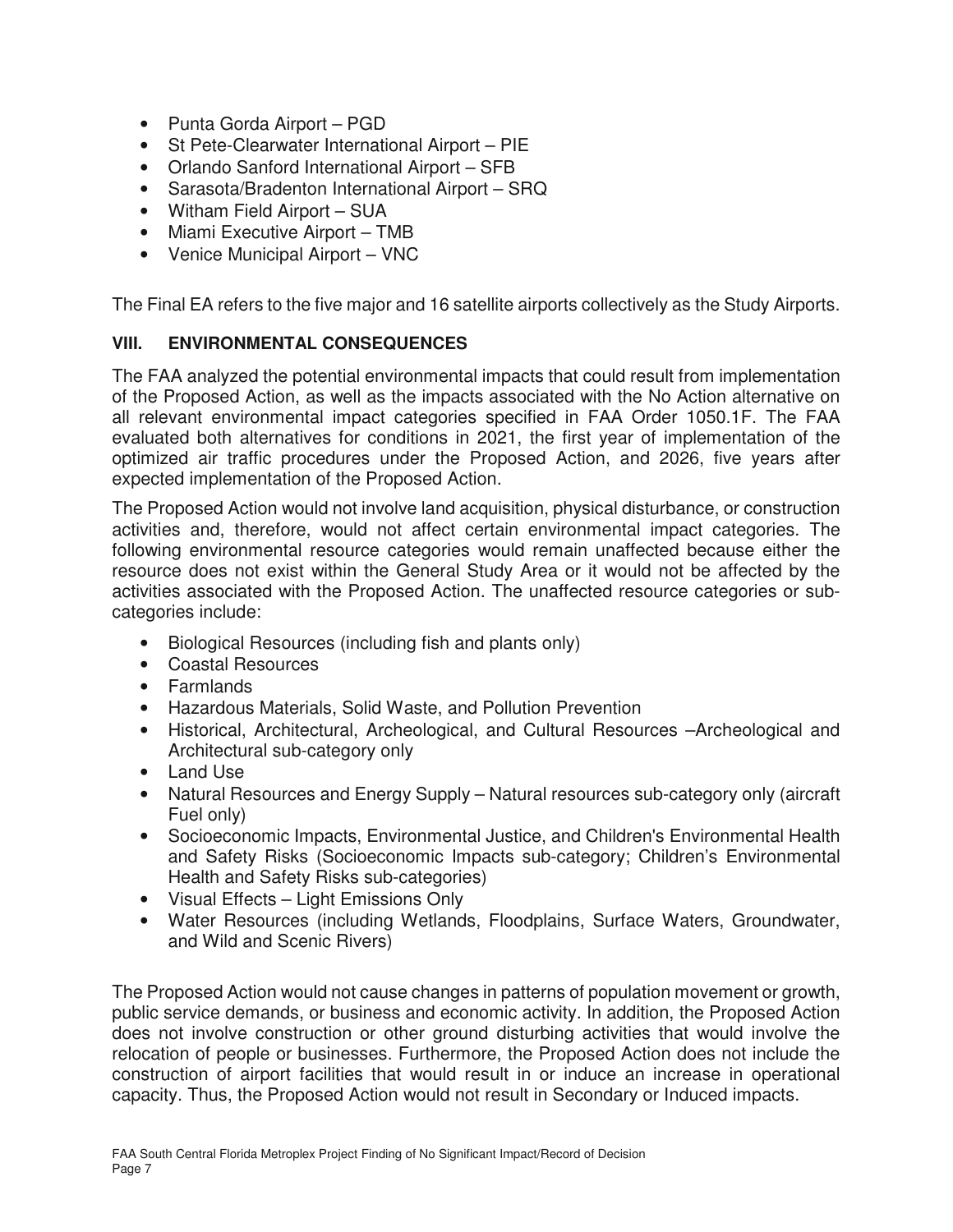Those environmental impact categories that could potentially be affected by the Proposed Action are discussed further below.

## **Noise and Noise-Compatible Land Use**

<u> 1989 - Johann Barn, mars ann an t-A</u>

As required by FAA Order 1050.1F, the Aviation Environmental Design Tool (AEDT) was used to model the noise impacts for the FL Metroplex Project because the Project involves a study area larger than the immediate vicinity of an airport, incorporates more than one airport, and includes actions above 3,000 feet above ground level (AGL). FAA also applied its criteria of significance, an increase of 1.5 dB DNL<sup>1</sup> or more over any noise sensitive area within areas exposed to 65 dB DNL or higher, to determine whether the Project would result in a noise impact "significantly affecting the human environment" under the National Environmental Policy Act, 42 U.S.C. § 4332(C). Noise was analyzed for both the Proposed Action and the No Action alternative during the year in which implementation of the Proposed Action would be initiated (2021) and a five-year look-ahead (2026).

The AEDT model computed DNL exposure values at three sets of data points throughout the General Study Area:

- 1. United States Census Bureau population census block centroids (center point of a census block);
- 2. Unique points representing certain specific cultural resources and areas potentially protected under Section 4(f) of the Department of Transportation Act (DOT Act) (49 U.S.C. § 303(c)), and historic properties protected under Section 106 of the National Historic Preservation Act (NHPA) (16 U.S.C. § 470 et seq.);
- 3. A uniform grid covering the General Study Area (using 0.5 nautical mile spacing) to document aircraft DNL exposure levels at potential noise sensitive locations that were not otherwise identified.

The results identified the differences in DNL noise exposure between the two alternatives (Proposed Action compared to the No Action alternative) to determine if implementing the Proposed Action would result in significant noise impacts. The analysis also identified any DNL increase of 3 dB or higher in areas exposed to noise between DNL 60 dB and 65 dB and any DNL increase of 5 dB or higher in areas exposed to noise between DNL 45 dB and 60 dB. While the Final EA refers to such increases as a "reportable noise increase," they are not considered significant impacts for purposes of the National Environmental Policy Act. The results of the AEDT modeling indicated that:

- 1. The Proposed Action would not result in a DNL 1.5 dB or higher increase in noisesensitive areas exposed to aircraft noise at or above DNL 65 dB
- 2. The Proposed Action would not result in DNL increases of 3 dB or higher in areas exposed to noise between DNL 60 dB and 65 dB
- 3. The Proposed Action would not result in a DNL increase of 5 dB or higher in areas exposed to noise between DNL 45 dB and 60 dB.

<sup>1</sup> DNL is the Day Night Average Sound Level. It is a single value representing the aircraft sound level averaged over a 24-hour period. To represent the greater annoyance caused by noise at night, the DNL metric includes a 10-decibel penalty weighting for noise occurring between 10:00 pm and 7:00 am.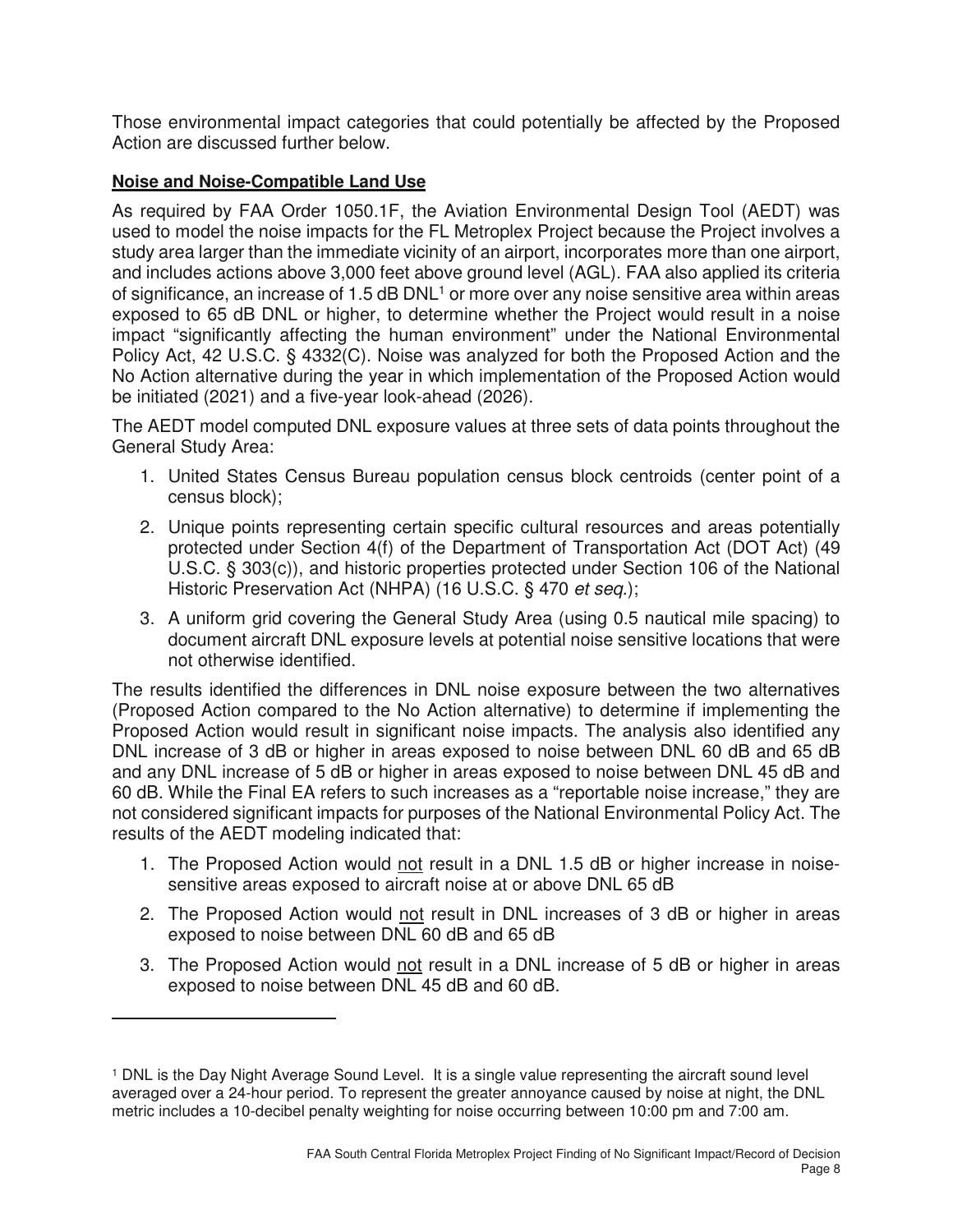Thus, the Proposed Action would not result in significant noise impacts. Accordingly, no mitigation is required per FAA Order 1050.1F, Appendix B-1.13.

FAA Order 1050.1F requires that Final EA documents discuss possible conflicts between the proposed action and the objectives of federal, regional, state, local and tribal land use plans, policies and controls for the area concerned. Potential impacts to noise-compatible land use were focused on changes in aircraft noise exposure resulting from implementing the Proposed Action. FAA Order 1050.1F states, "The compatibility of existing and planned land uses in the vicinity of an airport is usually associated with the extent of the airport's noise impact. If the noise analysis concludes that there is no significant impact, a similar conclusion usually may be drawn with respect to compatible land use." Air traffic actions like the FL Metroplex Project do not result in direct impacts to land due to a lack of ground disturbance. Accordingly, the compatible land use analysis relies on changes in aircraft noise exposure between the Proposed Action and the No Action alternative as the basis for determining noise-compatible land use impacts within the General Study Area.

The Proposed Action, when compared with the No Action alternative, would not result in changes in aircraft noise exposure in 2021 or 2026 that would exceed the FAA's significance thresholds described in FAA Order 1050.1F. Likewise, there are no conflicts with federal, regional, state, local land use plans, policies and controls. Therefore, the Proposed Action would not result in significant noise-compatible land use impacts.

Under the No Action alternative, there would be no changes to air traffic routing in the General Study Area and no changes in aircraft noise exposure expected to occur in either 2021 or 2026. Therefore, the No Action alternative would not result in significant noise-compatible land use impacts.

## **Air Quality**

The Proposed Action would result in a slight increase in emissions when compared to the No Action alternative. However, operational changes likely to result in a change in emissions under the Proposed Action would occur at or above 3,000 feet AGL and are presumed to conform to the applicable state implementation plan (SIP) for Florida. Federal Aviation Administration, Federal Presumed to Conform Actions under General Conformity, 72 Fed. Reg. 41565, 41577 (Jul. 30, 2007). For any changes to flight paths below that mixing height, they are also presumed to conform to the SIP because they are modifications to air-traffic procedures that are designed to enhance operational airspace efficiency. Id. The slight increase in emissions is expected to have little if any effect on emissions or ground concentrations. Therefore, no significant impacts to air quality would be anticipated in 2021 or 2026.

The No Action alternative would not result in a change in the number of aircraft operations or air traffic routes; therefore, no impacts to air quality would be anticipated in 2021 or 2026.

#### **Biological Resources – Wildlife (Avian and Bat Species) and Migratory Birds Sub-Categories only**

The greatest potential for impacts to wildlife species related to air traffic procedure changes would result from wildlife strikes on avian and bat species at altitudes below 3,000 feet AGL. The FAA's Wildlife Strike Database provides strike information that is reportable by airport, including species struck, height of strike, and type and extent of aircraft damage. Since 1990, the FAA has compiled pilot and airport reports of wildlife strikes with aircraft. Between the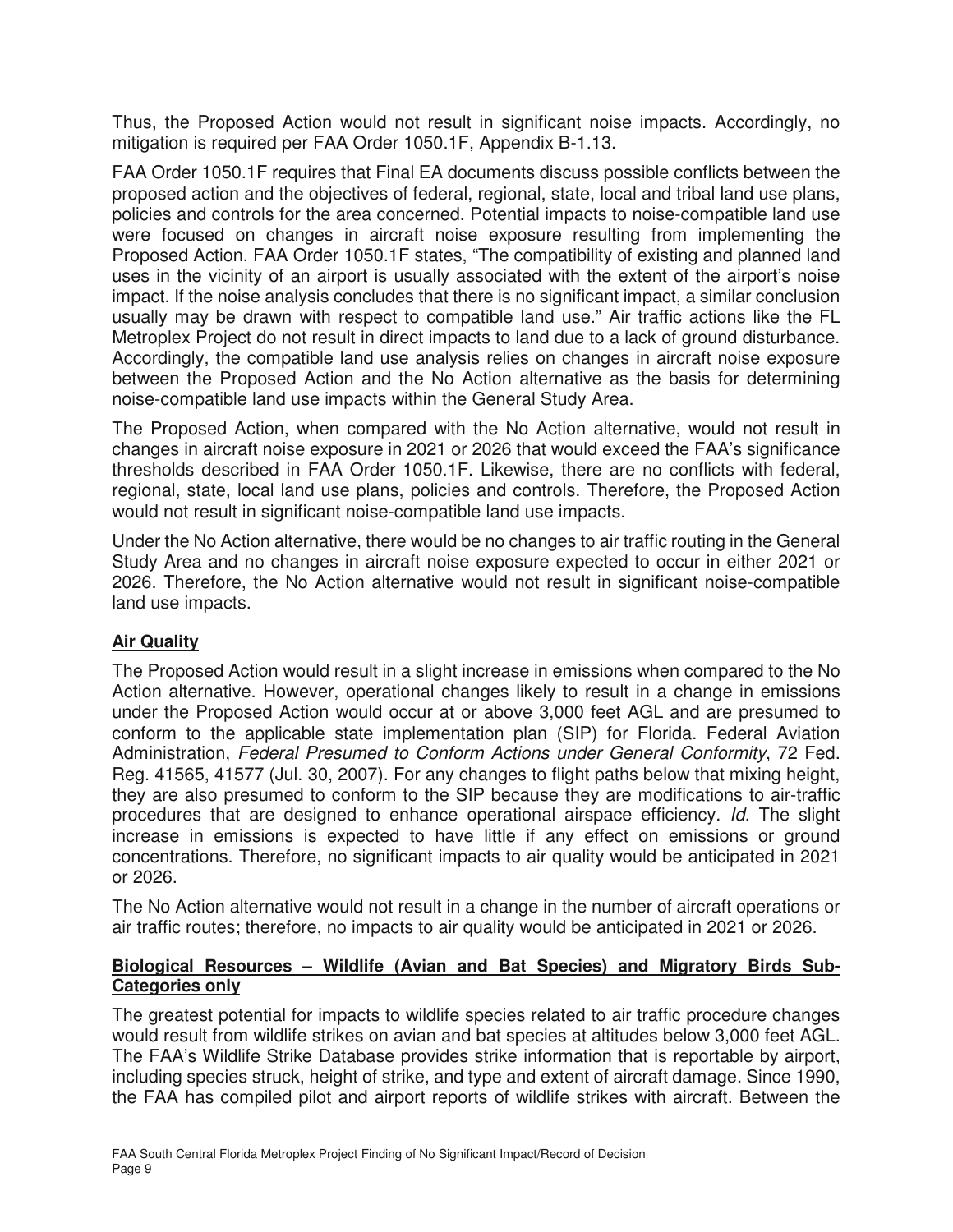most recent comprehensive reporting period of 1990 and 2018, 209,950 wildlife strikes were reported nationally and in 2018, birds were involved in 94.7 percent of the reported strikes while bats were involved in 3.2 percent. From 1990–2018, about 41 percent of bird strikes with commercial aircraft occurred when the aircraft was at ground level, 71 percent occurred at less than 500 feet AGL, and 92 percent occurred at or below 3,500 feet AGL. About one percent of bird strikes occurred above 9,500 feet AGL. Above 500 feet AGL, the number of reported strikes declined consistently by 34 percent for each 1,000-foot gain in height. The Wildlife Strike Database reports that of identified species, waterfowl, gulls, and raptors are the species groups of birds with the most damaging strikes.

A summary of wildlife strikes reported for the Study Airports between January 1, 1990 and March 1, 2020 is reported in Tables 5-3 and 5-4 of the Final EA. In total, 9,415 reported strikes (96.33 percent of all strike records) occurred at altitudes below 3,000 feet AGL, which is slightly higher than the US average 1990-2020.

The number of aircraft operations under the Proposed Action and No Action alternative would be the same. Therefore, the assessment of the potential impacts focuses on changes to flight paths and the potential for impact due to wildlife strikes. The substantial decline in the number of strikes reported above 3,000 feet AGL indicates that there is less likelihood of bird/bat strikes at these altitudes. Under the Proposed Action, changes to proposed flight paths would primarily occur at or above 3,000 feet AGL, and no significant changes to arrival and departure corridors below 3,000 feet AGL would be expected. Therefore, no significant impacts to bird or bat species would be anticipated in 2021 or 2026.

The No Action alternative would not involve changes to air traffic flows, land acquisition, construction, or other ground-disturbingactivities. Therefore, no impacts to avian and bat species would occur in 2021 or 2026.

## **Climate**

In accordance with FAA guidance, estimated  $CO<sub>2</sub>$  emissions were calculated from the amount of fuel burned under the No Action alternative and the Proposed Action in 2021 and 2026. The resulting  $CO<sub>2</sub>$  emissions were then reported as  $CO<sub>2</sub>e$ . Greenhouse gas emissions were quantified in terms of carbon dioxide equivalent  $(CO_2e)$ , which was calculated by multiplying the number of gallons of fuel projected to be burned under both the Proposed Action and the No Action alternatives by the CO<sub>2</sub>e associated with each gallon of fuel burned (9.7438 kg of  $CO<sub>2</sub>e$ ). Based on the fuel burn values reported in the Final EA,  $CO<sub>2</sub>e$  emissions would increase slightly with implementation of the Proposed Action compared with the No Action alternative (54.52 MT or 0.46 percent more in the first year of implementation (2021) and 57.30 MT or 0.43 percent more in the five-year look-ahead year (2026)).

## **Department of Transportation Act, Section 4(f)**

The FAA identified resources within the General Study Area that had the potential to qualify for protection under Section 4(f) of the DOT Act. No land acquisition, construction, or other ground-disturbing activities would occur under the Proposed Action; therefore, the Proposed Action would not physically use any potential Section 4(f) resources. Consequently, the focus of the evaluation of potential Section 4(f) resources was adverse impacts that have the potential to result in a constructive use. This could occur as a result of noise impacts. With regard to aircraft noise, a constructive use would occur should noise levels substantially diminish the activities, features, or attributes of the resource, to the extent that the value of the property is substantially reduced or lost. See FAA Order 1050.1F  $\mathbb{P}$  B-2.2.2.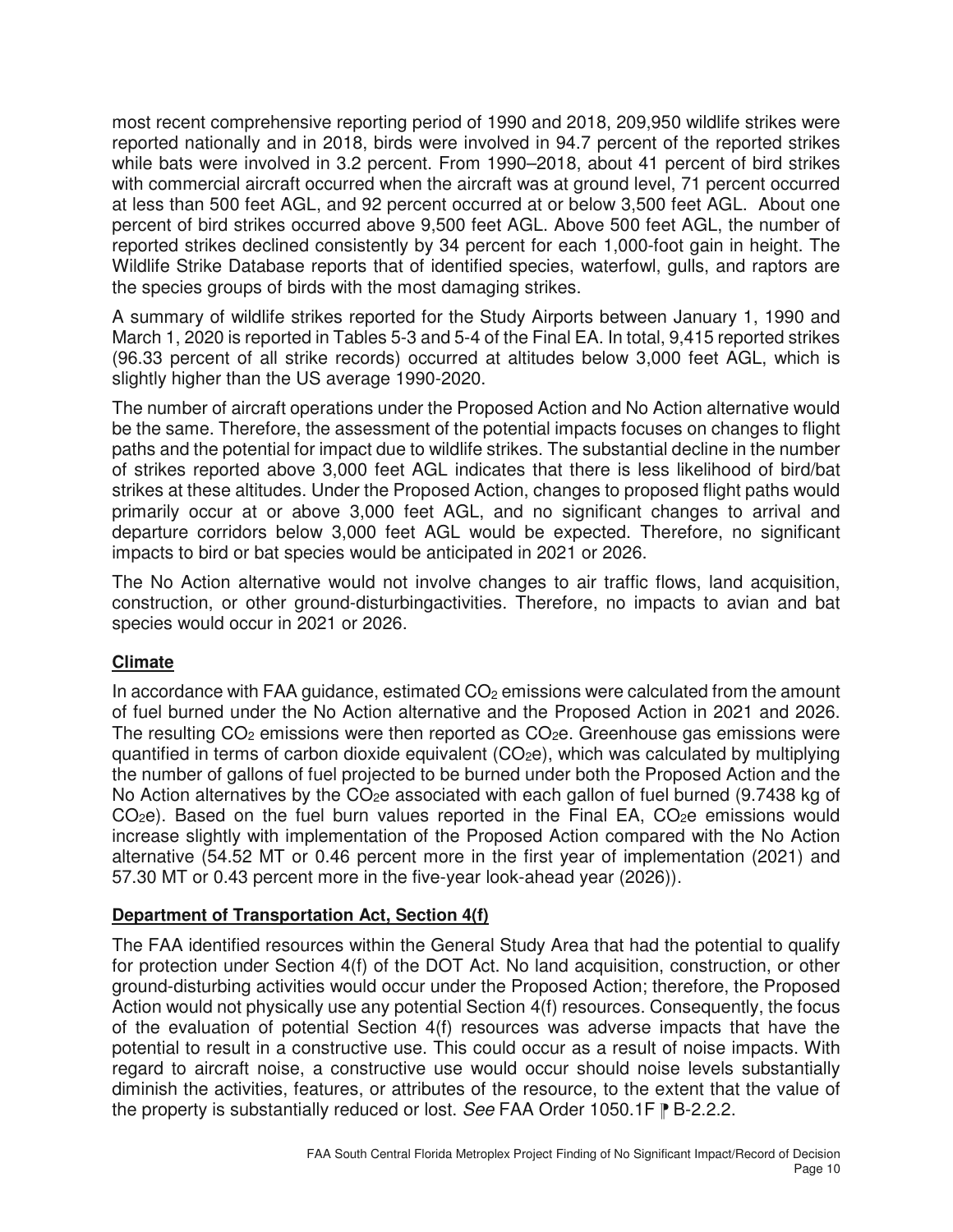As noted under "Noise" above, the FAA's noise modeling included areas potentially protected under Section 4(f). However, no potential Section 4(f) resources located in areas exposed to DNL 65 dB or higher would experience a significant increase of DNL 1.5 dB or higher. Furthermore, the Proposed Action would not cause reportable increases of DNL 3 dB or higher in areas exposed to noise between DNL 60 dB and 65 dB or DNL 5 dB or higher in areas exposed to noise between DNL 45 dB and DNL 60 dB.

Under FAA Order 1050.1F, a significant impact would occur when a proposed action either involves more than a minimal physical use of a Section 4(f) resource or would result in a "constructive use" substantially impairing the 4(f) property. Because the Proposed Action would result in neither a physical nor constructive use of Section 4(f) resources, there would be no significant impacts on those resources in 2021 or 2026.

#### **Historic, Architectural, Archeological, and Cultural Resources – Historic and Cultural Resources Sub-Categories only**

The National Historic Preservation Act of 1966 requires the FAA to consider the effects of its undertakings on properties listed or eligible for listing in the National Register of Historic Places (i.e., National Register). In assessing whether an undertaking, such as the Proposed Action, affects a property listed or eligible for listing on the National Register, the FAA must consider both direct and indirect effects. An adverse effect is found when an undertaking may alter, directly or indirectly, any of the characteristics of a historic property that qualify the property for inclusion in the National Register in a manner that would diminish the integrity of the property's location, design, setting, materials, workmanship, feeling, or association.

Federal regulations define an area of potential effect (APE) as the geographic area or areas within which an undertaking may directly or indirectly cause alterations in the character or use of historic properties, if any such properties exist. The APE is influenced by the scale and nature of an undertaking and may be different for different kinds of effects caused by the undertaking. Direct effects generally occur at the time and place of the proposed action. An APE coterminous with the General Study Area boundary has been defined for the FL Metroplex Project to assess the potential direct and indirect effects of the Proposed Action on historic properties.

The FAA determined that under the meaning of 36 CFR, Parks, Forests, and Public Property, section 800.5(a), Protection of Historic Properties, the Proposed Action would not have an "adverse effect" on historic resources. Additionally, in accordance with the Section 106 of the NHPA, written concurrence of FAA's determination was obtained from the Florida State Historic Preservation Officer (SHPO) with the finding of no adverse effects for the proposed undertaking. The concurrence letter can be found in Appendix A of the Final EA.

When compared with the No Action alternative, the Proposed Action would not result in changes in aircraft noise exposure in 2021 or 2026 that would exceed FAA's significance threshold for noise. Therefore, the Proposed Action would not result in an adverse effect to historic properties or cultural resources. Noise analysis results for historic properties or cultural resources located within the General Study Area.

Under the No Action alternative no changes to air traffic routes in the South-Central Florida Metroplex would occur in either 2021 or 2026, and no adverse effects related to changes in aircraft noise exposure would be anticipated. Therefore, the No Action alternative would not result in impacts to historic or cultural resources.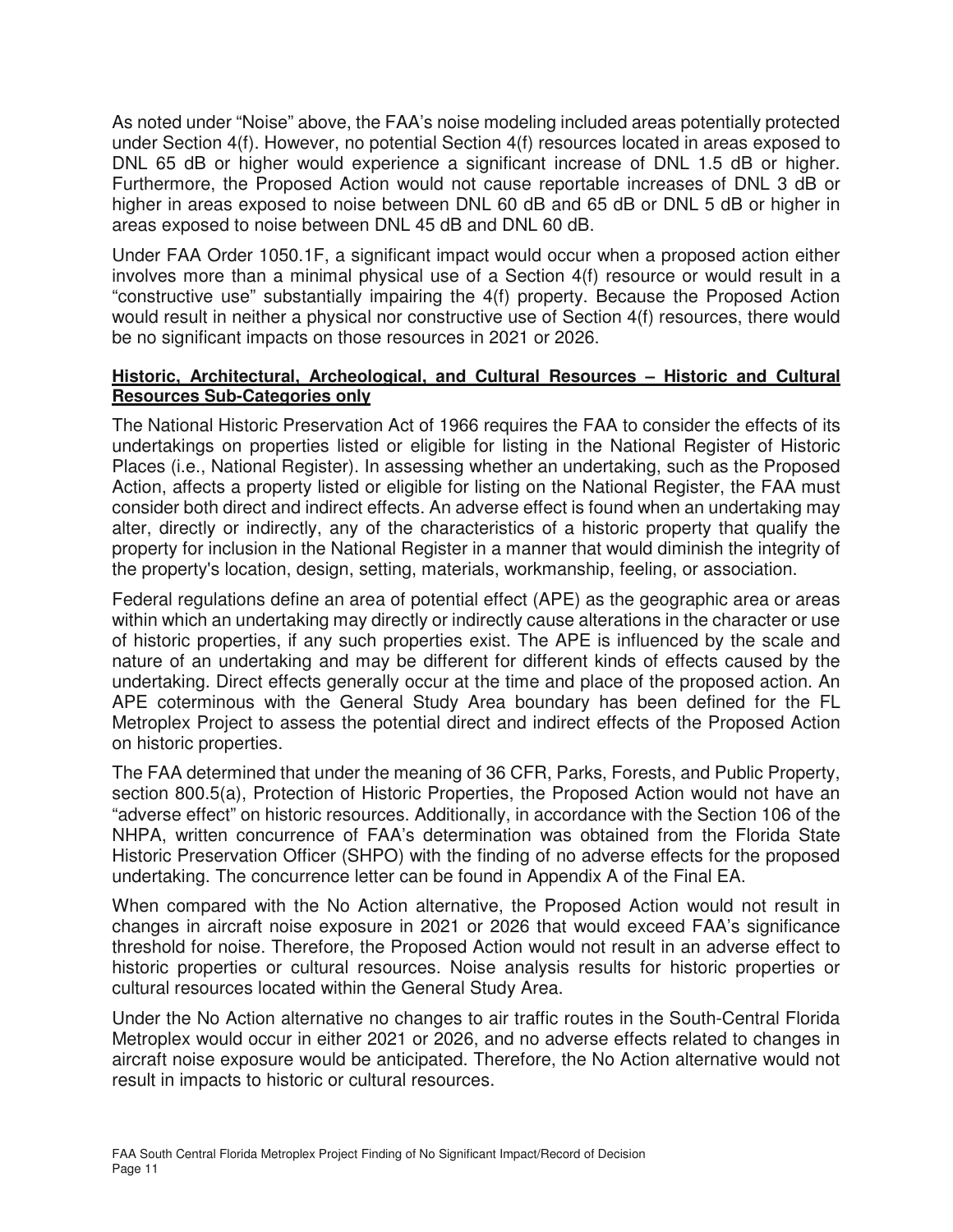## **Natural Resources and Energy Supply – Energy Supply sub-category only (aircraft fuel only)**

The Proposed Action would not change the number of aircraft operations relative to the No Action alternative, but it would involve changes to air traffic flows during the departure, descent, and approach phases of flight. These changes affect both the route an aircraft may follow and its climb-out and descent profiles. This in turn may directly affect aircraft fuel burn (or fuel expended). Aircraft fuel burn is considered a proxy for determining whether the Proposed Action would have a measurable effect on local energy supplies when compared with the No Action alternative.

In comparison to the No Action alternative, the Proposed Action would result in approximately 17.28 metric tons (MT) more fuel burned in 2021 (0.46% percent increase) and approximately 18.16 MT more fuel burned in 2026 (0.43% percent increase). Given these relatively small increases, the FAA expects that when compared with the No Action alternative, the Proposed Action would not adversely affect local fuel supplies. Therefore, no significant impacts to energy supply would be anticipated in 2021 or 2026.

#### **Socioeconomics, Environmental Justice, and Children's Environmental Health and Safety Risks – Environmental Justice sub-category only**

Under the Proposed Action, no census block centroids in the General Study Area would experience a change in noise exposure in 2021 or 2026 that exceeds any of the FAA's significance thresholds for noise impacts on people. Therefore, no adverse direct or indirect effects would occur to any environmental justice populations within the General Study Area under the Proposed Action for 2021 and 2026.

Under the No Action alternative, neither people nor businesses would be displaced. Furthermore, air traffic routes would not change, and there would be no change in aircraft noise exposure in 2016 or 2021 that could result in an indirect impact. Therefore, the No Action alternative would not result in disproportionately high and adverse human health or environmental effects on minority and low-income populations.

Neither the Proposed Action nor the No Action alternative would displace people or businesses; therefore, implementing the Proposed Action or No Action alternative would not result in direct impacts in this category. No areas within the General Study Area would experience significant impacts to air quality or noise. Therefore, no disproportionately high and adverse effects to minority populations or low-income populations would occur under either the Proposed Action or the No Action alternative in 2021 or 2026.

## **Visual Effects (Visual Resources / Visual Character Only)**

Aesthetic impacts deal more broadly with the extent that the project contrasts with the existing environment and whether the difference is considered objectionable by the agency responsible for the location in which the project is set. Visual impacts are normally related to the disturbance of the aesthetic integrity of an area caused by development, construction, or demolition, and thus do not typically apply to airspace changes.

To evaluate the potential for indirect impacts resulting from changes in aircraft routings and visual intrusion, the general altitudes at which aircraft route changes occur beyond the immediate airport environs, which experience overflights on a routine basis, are considered to evaluate the potential for visual impacts. Implementation of the Proposed Action would not increase the number of aircraft operations at the Study Airports compared with the No Action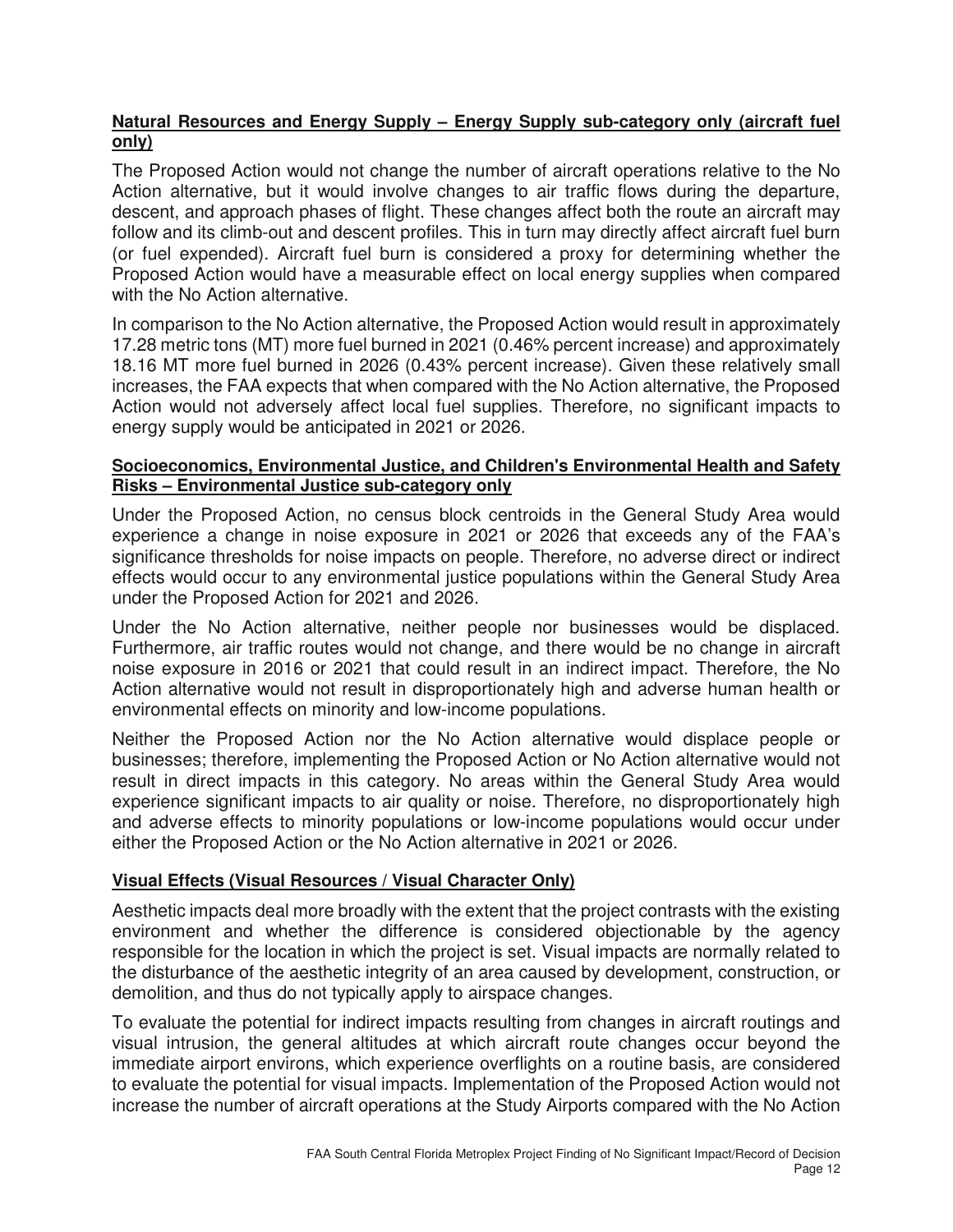alternative. Changes in aircraft traffic patterns under the Proposed Action are expected to be at altitudes and distances sufficiently removed from viewers that visual impacts would not be anticipated.

Under the No Action alternative, no changes in air traffic routes would occur and no changes in aircraft overflight patterns would be expected. Therefore, the No Action alternative would not result in visual effects to visual resources or visual character of any resource in 2021 or 2026.

## **Cumulative Impacts**

Prior to the date of this decision, the Council on Environmental Quality published new regulations implementing NEPA. Council on Environmental Quality, Update to the Regulations Implementing the Procedural Provisions of the National Environmental Policy Act, 85 Fed. Reg. 43,304 (Jul. 16, 2020). Prior regulations required that federal agencies consider "cumulative impacts," defined as the incremental impact of the action when added to the impacts of other past, present, and reasonably foreseeable future actions regardless of the agency, federal or nonfederal, undertaking such actions. See 40 C.F.R. § 1508.25(a)(2) (2019). Before this Record of Decision was published, the Council on Environmental Quality changed its position "to state that analysis of cumulative effects, as defined in the 1978 regulations, is not required under NEPA." 85 Fed. Reg. at 43,344. Nevertheless, the draft EA contains an analysis of present or reasonably foreseeable actions (past actions are reflected in the environmental baselines described in Chapter 4), including airport improvement projects at the Study Airports or FAA actions relating to airspace, flight procedures, or air traffic routes that would have the potential for such effects. FAA reviewed capital improvement program (CIP) projects at the Study Airports that directly affect or involve runway surfaces having the potential to affect local or regional flight patterns. The FAA has retained that discussion in the Final EA.

The FAA is aware that Runway 04/22 at Punta Gorda Airport (PGD) will be temporarily closed due to construction to rehabilitate the airport, and that during this closure Runway 15/33 will be used. Due to the distance from the airport, altitude, and nature of the Proposed Action procedure changes, the forecast environmental impacts for 2021 and 2026 are not expected to change. The FAA is aware of a need for potential operational changes to departures at MIA, but at the time of the Final EA, the timing and frequency of these changes remains unknown. This research did not reveal any other present, or reasonably foreseeable actions with the potential for direct or indirect effects on aircraft flight patterns within the General Study Area. Therefore, no cumulative impacts would be anticipated for the Proposed Action when compared to the No Action alternative for either 2021 or 2026.

## **Mitigation**

Thresholds of significance for any environmental impact category would not be exceeded due to the Proposed Action; therefore, no mitigation is being proposed as part of this Project.

## **Other Considerations**

The Proposed Action involves air traffic control routing changes for airborne aircraft only. The United States Government has exclusive sovereignty of airspace in the United States [49 U.S.C. Section 40103(a)]. Congress has provided extensive and plenary authority to the FAA concerning the efficient use and management of the navigable airspace, air traffic control, air navigation facilities, and the safety of aircraft and persons and property on the ground [49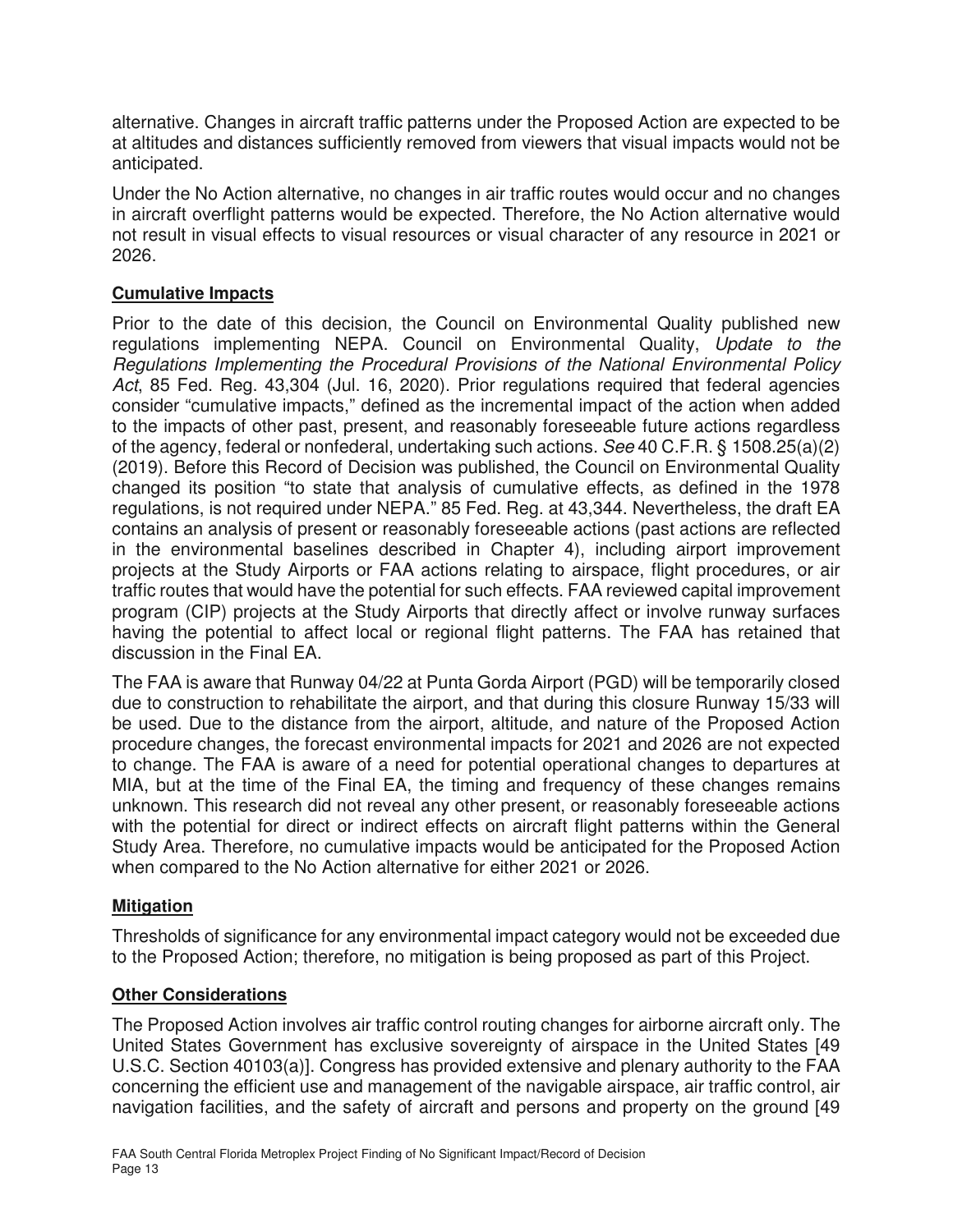U.S.C. Sections 40103(b)(l) and (2)]. To the extent applicable, and as there are no significant impacts under noise or compatible land use, the Proposed Action is consistent with the plans, goals, and policies for the area and with the applicable regulations and policies of federal, state, and local agencies.

## **IX. AGENCY AND PUBLIC INVOLVEMENT**

FAA Community engagement and early consultation process within the overall Environmental Assessment (EA) process began with a notice the FAA was initiating preparation of an EA for the Project. On July 25, 2019, the FAA distributed a letter containing the notice of intent to prepare an EA for the FL Metroplex Project to 590 federal, state, regional, and local officials.

On July 28, 2019, a notice of intent to prepare an EA was published in the Miami Herald (English), El Nuevo Herald (Spanish), The News-Press (English and Spanish), The Orlando Sentinel (English and Spanish), the Sun Sentinel (English and Spanish), and The Tampa Bay Times (English and Spanish). On August 16, 2019, the FAA distributed a letter clarifying a FL Metroplex Project scope statement in the July 25, 2019 notice of intent letter. 15 responses were received acknowledging and/or commenting on the notice of intent. On May 6, 2020 the FAA initiated Section 106 consultation with the Florida SHPO office. There are no federally recognized tribes in the Area of Potential Effect, however, the FAA initiated government-togovernment consultations with the Miccosukee Tribe of Florida, Mississippi Band of Choctaw Indians, Seminole Nation of Oklahoma, Seminole Tribe of Florida, Poarch Band of Creek Indians, and the Muscogee (Creek) Nation tribes on April 8, 2019. Tribal Historic Preservation Officers did not request further consultation.

Throughout the post-Study Team recommendations, and in the Project period spanning from Preliminary Design to Proposed Final Designs, the Design and Implementation Team undertook a Community Engagement process that encompassed 47 select official briefings, aviation stakeholder briefings, and public workshops. These Community Engagement activities occurred between April, 2019 and April, 2020. As a result of the 19 public workshops held; email comments, FAA website comments, and written comments were received and considered in the procedure design process. Design changes were reviewed as a result of the comments received and changes to the preliminary designs were attempted to address the public comments.

On May 11, 2020 the FAA released a Draft EA for the proposed FL Metroplex Project for an initial 61 day public review and comment period. On May 12, 2020 the FAA subsequently identified certain inadvertent errors in the Draft EA for the South-Central Florida Metroplex project, posted the information on the FL Metroplex Project website, and released a revised Draft EA. The Google Earth-based files that are supplemental materials to the Draft EA documents were also revised. The "FL Metroplex Draft EA Procedures – South" was updated on Wednesday, May 20 to include the runway transitions for the SIDs and the "FL Metroplex Draft EA Procedures – North" was updated on Thursday, May 21 to include the runway transitions for the SIDs. On July 8, 2020, the FAA extended the public comment period ending date from July 10, 2020 to July 24, 2020 yielding a total 75 day public comment period on the Draft EA. No further extensions were made to the public comment period.

The FAA appreciates and acknowledges receipt of the thoughtful responses to its requests to comment on the Draft EA. The FAA considered all comments received during the May 11, 2020 through July 24, 2020 public review period before issuing the Final EA. The comments received on the Draft EA were submitted through the FAA website comment form, regular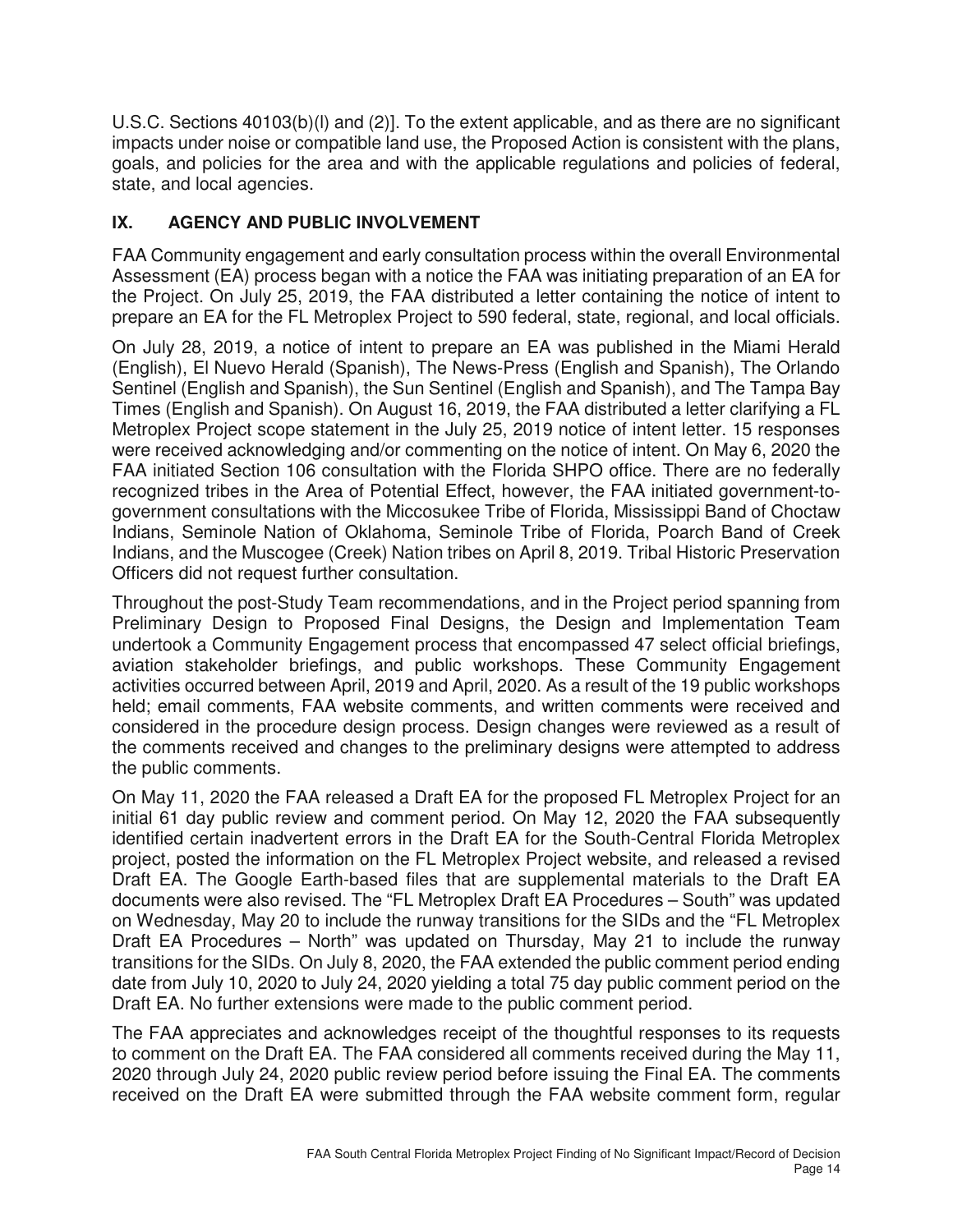mail, and six designated FAA FL Metroplex Project email addresses. The FAA received 3,239 comments by private citizens and groups, elected officials, municipalities, local, State, and Federal agencies. Consistent with FAA Order 1050.1F, the text of all substantive comments to the Draft EA and the FAA's responses were included in Appendix J of the Final EA.

On October 26, 2020, the FAA released the Final EA for the proposed FL Metroplex Project consistent with this FONSI/ROD. The Final EA included minor errata, agency coordination and consultation outcomes, and corrections. The FAA carefully considered the public comments and some changes were made to the Proposed Action as reflected in the Final EA. These changes did not affect the Final EA's conclusion that the Proposed Action would not cause any significant environmental impacts.

# **X. THE AGENCY'S FINDINGS**

## **A. The Proposed Action will ensure the safety of aircraft and the efficient use of airspace. (49 U.S.C. § 40103(b)).**

The Federal Aviation Act of 1958 gives the Administrator the authority and responsibility to assign by order or regulation the use of the navigable airspace in order to ensure the safety of aircraft and the efficient use of the airspace. In its continuous effort to ensure safety of aircraft and improve the efficiency of transit through the navigable airspace, the FAA will create or modify SIDs, STARs, T-routes, and instrument approaches in the FL Metroplex. The Project will enhance the efficiency of the airspace in the FL Metroplex by creating shorter, more predictable ground and vertical paths through the limited airspace in the FL Metroplex. Additionally, this Project will allow the FAA to begin to achieve its NextGen goals.

In deciding to implement the Proposed Action, the FAA carefully evaluated both the Proposed Action and the No Action alternatives. The No Action alternative will do nothing to improve the efficiency of the airspace or address any of the three key causal factors for airspace efficiency. The No Action alternative would not further the Agency's goal in transitioning to NextGen.

## **B. The Proposed Action does not involve the direct or constructive use of any resources protected under Department of Transportation Act Section 303(c), also known as Section 4(f).**

The Proposed Action does not involve any physical development or modification of facilities and therefore no actual, physical use of resources protected under Section 4(f) of the Department of Transportation Act or Section 106 of the National Historic Preservation Act would result. The Proposed Action will not result in a constructive use of any protected property because it will not cause increases in noise sufficient to impair the value of those resources. None of the protected properties in the General Study Area have a quiet setting as a generally recognized purpose and attribute.

#### **C. The Proposed Action does not adversely affect historic resources protected under Section 106 of the National Historic Preservation Act that are listed on the National Register of Historic Places or eligible for listing.**

The Proposed Action will not cause an adverse effect under Section 106 of the National Historic Preservation Act on historic resources listed on or eligible for listing on the National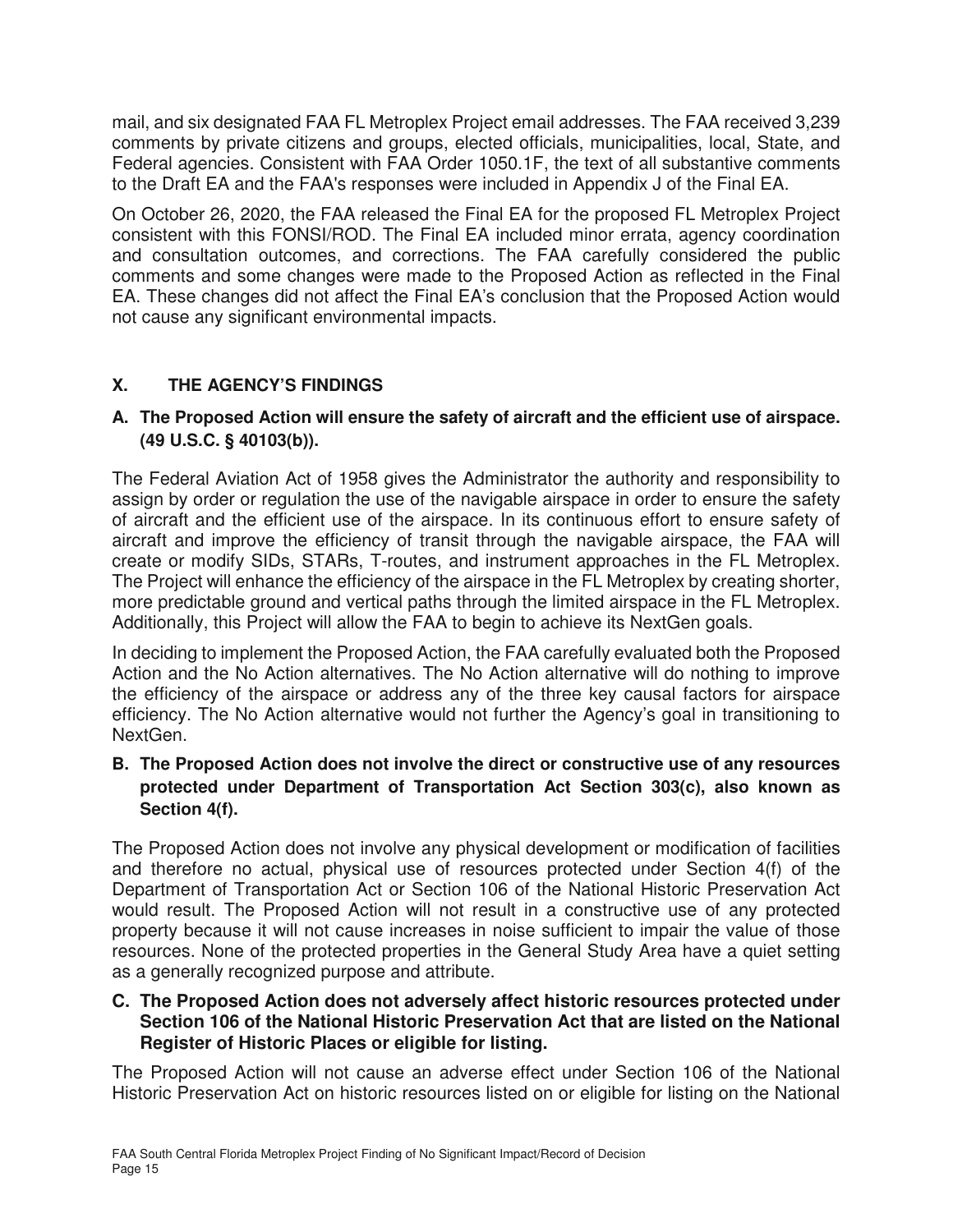Register of Historic Places located within the Area of Potential Effect. This determination is based on consultation under Section 106 of the National Historic Preservation Act with the Florida State Historic Preservation Officer.

#### **D. The Proposed Action will not have a disproportionately high and adverse impact on minority or low income populations (Executive Order 12898).**

The FAA has determined that no disproportionately high and adverse impacts to environmental justice communities will occur from the Proposed Action, based upon findings that there are no noise impacts on residential communities, no community disruptions or divisions, no surface transportation impacts, no human health impacts and no essential services disruptions or other impacts that could potentially disproportionately impact any minority or low-income community.

#### **E. The Proposed Action does not require a conformity determination under Section 176 (c)(1) of the Clean Air Act (42 U.S.C. § 7506(c)(1)).**

The Proposed Action is an air traffic control activity that adopts air traffic procedures for air operations. It is presumed to conform to all applicable State Implementation Plans using criteria identified in Category 14 of the FAA's list of presumed-to-conform actions. 72 Fed. Reg. 41565 (July 30, 2007). The Proposed Action would not result in the development of physical facilities nor would it result in or induce an increase in operational capacity in the General Study Area. Detailed analysis was not necessary to conclude that the Proposed Action conforms to the purposes of the State Implementation Plan for the State of Florida. The Proposed Action will not cause a new violation of the National Ambient Air Quality Standards (NAAQS), worsen an existing violation, or delay meeting the standards of the NAAQS in the General Study Area.